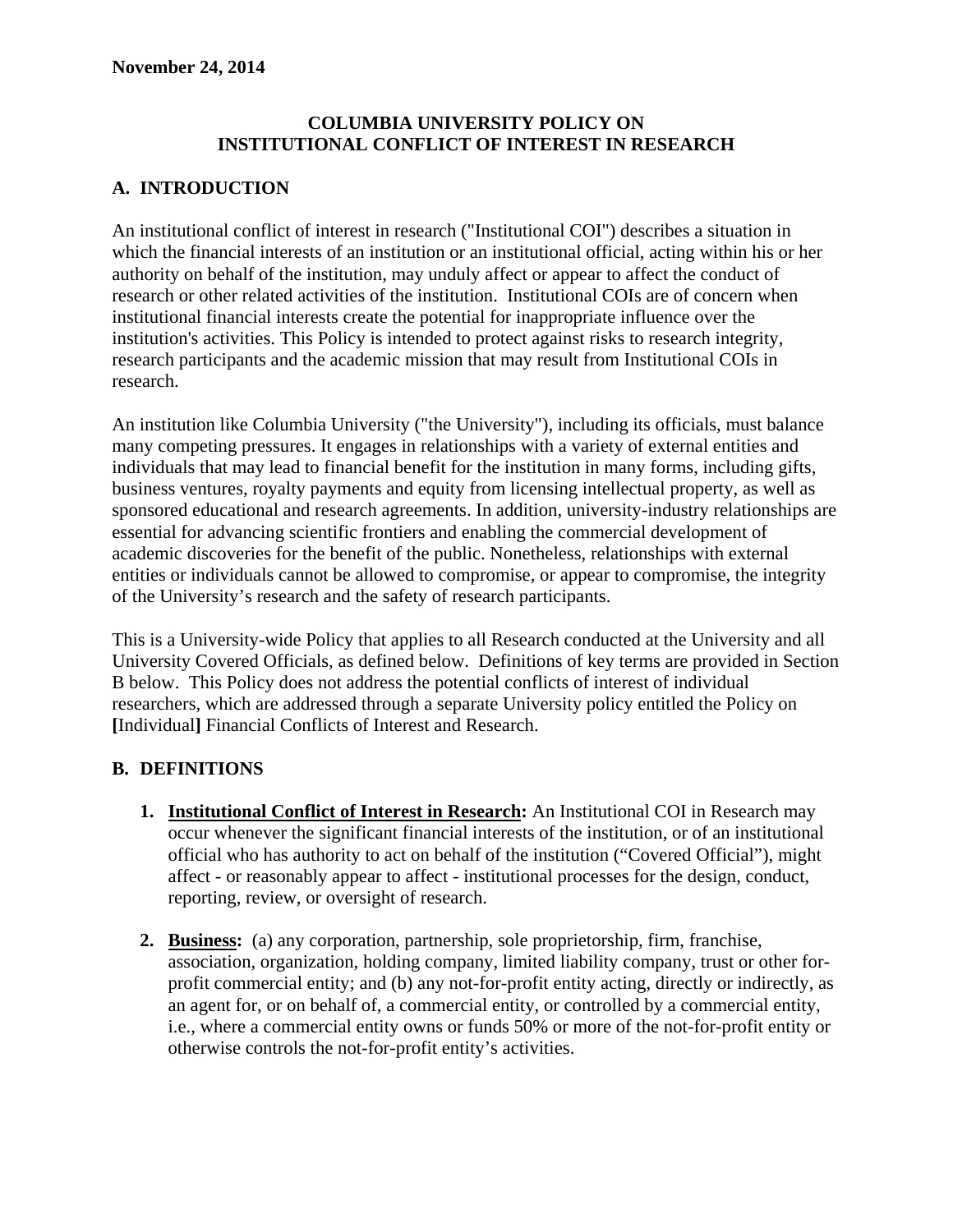$\overline{a}$ 

- **3. Covered Officials**: The President, Executive Vice Presidents, the Provost and viceprovosts, vice presidents, other senior officers, deans and vice-deans, associate deans and other institutional administrators who have responsibility for oversight of research. Covered Officials also include department chairs, division chiefs, institute and center directors, and chairs and members of research regulatory review committees ("Regulatory Review Committees") such as the Institutional Review Board, the Conflict of Interest Committee, the Institutional Animal Care and Use Committee, the Institutional Biosafety Committee, the Stem Cell Review Committee, and other similar committees.<sup>1</sup>
- **4. Oversight of Research:** Responsibility for approval of research proposals, research regulatory approvals, and/or the supervision of faculty and staff participating in research conducted at or under the auspices of the University.
- **5. Research**: any systematic investigation designed to develop or contribute to generalizable knowledge, including all basic, applied and demonstration research in all fields of knowledge, sponsored by the University. Research sponsored by the University includes any research: (a) conducted pursuant to an agreement between the University and a third party; (b) supported by funding that is administered through the University (e.g., through the Office of Sponsored Projects Administration ("SPA"), Columbia Technology Ventures ("CTV"), the Clinical Trials Office, University Development and Alumni Relations, or through an individual school, center, institute or department); or (c) requiring review by a Columbia regulatory body (e.g., the Institutional Review Board).

"Research" as defined here excludes unfunded research conducted as part of an individual's employment at Columbia and not requiring review by a Columbia regulatory body.

- **6. Significant Financial Interest (Covered Official)**: A financial interest that relates to Research subject to the Covered Official's Oversight, as specified below:
	- A. *Royalty payments*, including those received under a University agreement, that in the aggregate have exceeded \$25,000 over the past 12 months, or that are expected to exceed \$25,000 over the next 12 months, and that are from the licensing or sales of a product or service that is the subject of the Research<sup>2</sup>;
	- B. An ownership interest or entitlement to equity (including options or warrants) in a *publicly held Business* that represents ownership in excess of 5%, or has a value that exceeds \$100,000, where such Business is the sponsor of Research, manufactures or distributes products that are the subject of such Research, or holds the Investigational New Drug Application (IND) or Investigational Device Exemption (IDE) for such products. This does not include diversified financial holdings that are not controlled, influenced or managed by the Covered Official (e.g., mutual funds).

 $1$  The Trustees of Columbia University are subject to a separate policy on conflict of interest, and therefore are not included as "Covered Officials" in this Policy.

<sup>2</sup> *Royalty Payments* do not include royalties or other income received from an independent publishing Business arising out of authoring, editing or reviewing publications (print or electronic).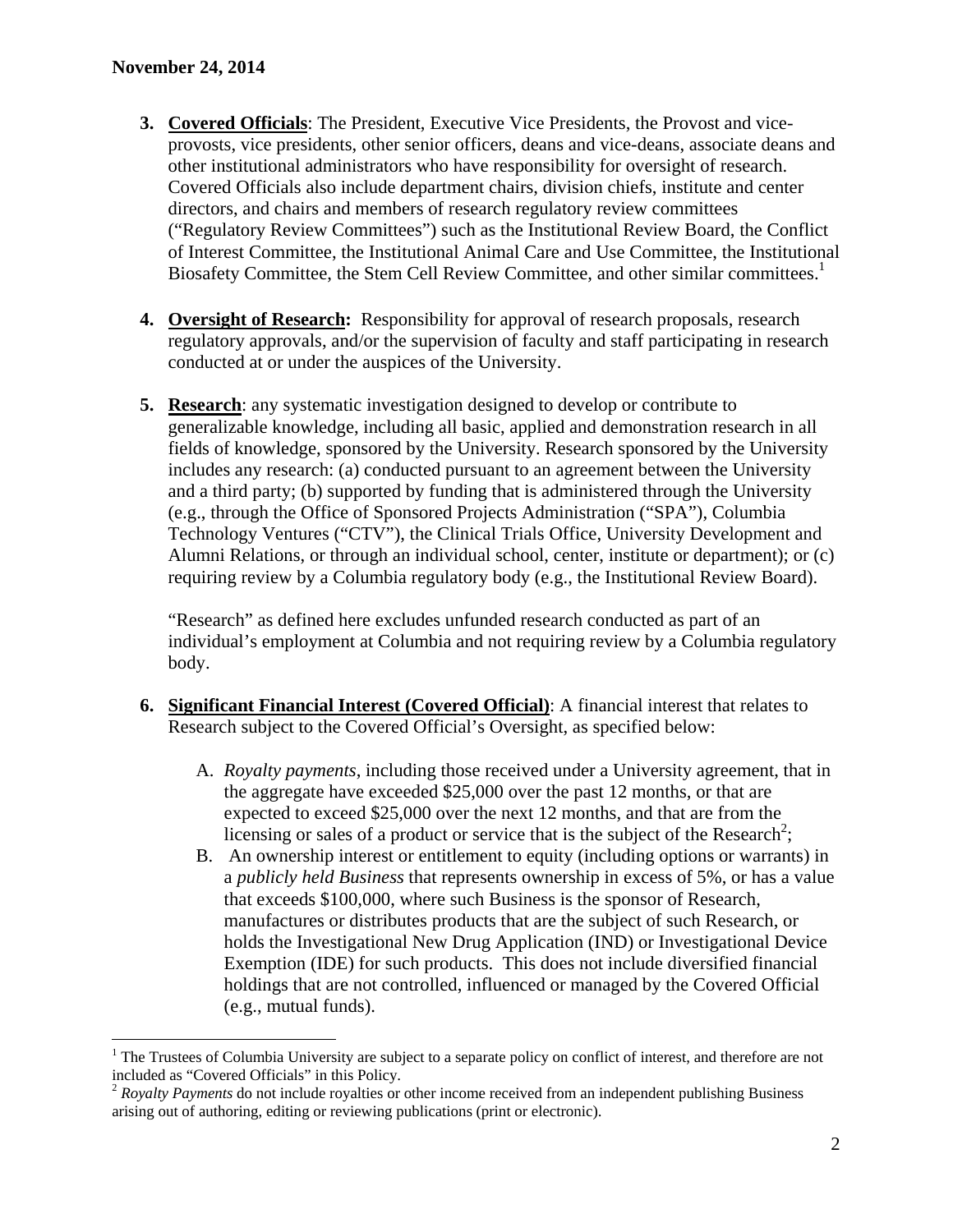$\overline{a}$ 

- C. Any ownership interest or entitlement to equity (including options or warrants) in a *privately held Business*, where such Business is the sponsor of Research, manufactures or distributes products that are the subject of such Research, holds the IND or IDE for such products, or holds a license or other contractual interest in the technology that is the subject of such Research;
- D. Compensation from a Business for consulting, service on an advisory board, or for any other reason, that in the aggregate has exceeded \$25,000 over the past 12 months, or that is expected to exceed \$25,000 over the next 12 months, where the Business is the sponsor of Research, manufactures or distributes products that are the subject of such Research, holds the IND or IDE for such products, or holds a license or other contractual interest in the technology that is the subject of such Research; and
- E. Service as an officer, manager, member of the board of directors, or in any other *fiduciary or managerial role* for a Business, whether or not remunerated, where the Business is the sponsor of Research, manufactures or distributes products that are the subject of such Research, or holds the IND or IDE for such products.
- **7. Significant Financial Interest (Institutional)**: A financial interest related to Research that meets any of the following criteria:
	- A. *Royalty Payments*: Royalties, milestone payments, license fees, or other payments associated with intellectual property in excess of \$100,000 over the past 12 months or anticipated to exceed \$100,000 over the next 12 months that are from the licensing or sales of a product or service that is the subject of the Research.
	- B. *Publicly traded equity*: Ownership interest or an entitlement to equity (including options or warrants) exceeding \$100,000 in value, in a *publicly-traded* Business, obtained through the University's technology licensing activities or investments related to such activities.Publicly traded equity held by the Columbia University Investment Management Company (IMC) is not a Significant Financial Interest in light of the structural separation between the IMC and research administration at the University.
	- C. *Non-publicly traded equity*: Ownership interest or an entitlement to equity (including options or warrants) in a *non-publicly traded* Business, obtained through the University's technology licensing activities or investments related to such activities. Non-publicly traded equity held by the IMC is not a Significant Financial Interest in light of the structural separation between the IMC and research administration at the University.
	- D. *Gifts from corporate sponsors*: When the institution has received or expects to receive a gift (including a gift in kind) valued in excess of \$500,000 from a Business that owns or controls products being studied or tested in Research. The following circumstances should be evaluated<sup>3</sup>:

 $3$  Although the enumerated circumstances 1-3 are potential areas of concern, the goal of this policy is not to preclude the University from accepting philanthropy from companies that sponsor research, or that own or control products that are being studied or tested. Rather, the policy is intended to require the institution to develop means of identifying and examining such circumstances, and of managing, through disclosure, separation of responsibilities,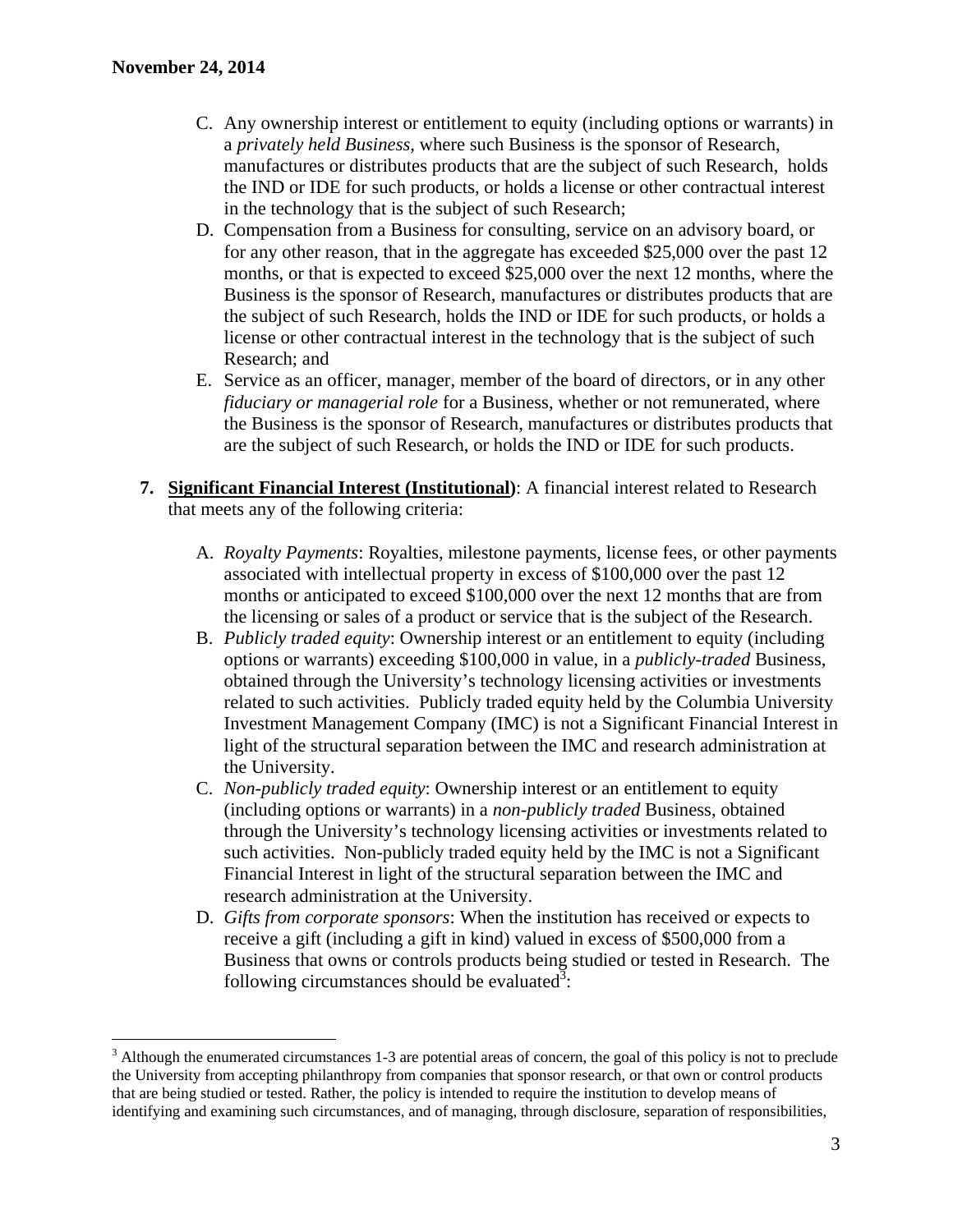1. Whether a gift is of sufficient magnitude that even when held in the general endowment for the benefit of the entire institution, it might affect, or reasonably appear to affect, oversight of research at the institution;

2. Whether a gift is held for the express benefit of the college, school, department, institute or other unit where the research is to be conducted; or

3. Whether any institutional official who has the authority, by virtue of his or her position, to affect or appear to affect the conduct, review or oversight of the proposed research has been involved in solicitation of the gift.

### **C. IDENTIFICATION OF POTENTIAL INSTITUTIONAL CONFLICTS OF INTEREST**

- **1. Covered Official Significant Financial Interests (SFIs):** Covered Officials are expected to self-disclose when they have a Significant Financial Interest that relates to Research subject to the Covered Official's Oversight. The University has or will develop a number of mechanisms through which such disclosures may be made, at the time of sign-off on research proposals and/or other relevant times. Special procedures may apply to senior officers of the University, such as the President, Provost, Executive Vice Presidents, and Deans, who currently must complete an additional annual disclosure form.
- **2. Institutional SFIs:** Institutional SFIs that relate to Research may be identified through intake forms submitted by relevant administrative offices, e.g., Columbia TechVentures and Office of Alumni and Development, as cross-referenced against information routinely collected through research administration processes and University databases.

#### **D. ESTABLISHMENT OF AN INSTITUTIONAL CONFLICT OF INTEREST COMMITTEE ("ICOI COMMITTEE")**

A Committee shall be established by the University to review and manage potential Institutional COIs. The ICOI Committee shall include senior officers of the University, including at least one senior representative from a number of schools, including at least one representative from Columbia University Medical Center, one from Arts & Sciences, and one from the School of Engineering and Applied Sciences. The Committee will be staffed by the Office of Research Compliance and Training. Non-voting participants shall include representatives from the Office of the General Counsel; the University's technology transfer office, Columbia TechVentures; Alumni and Development; and other research administration offices as appropriate.

and as otherwise appropriate, any actual or apparent conflicts of interest that may result. All gifts should be accepted in conformance with these policies and accepted by the Office of Alumni Relations and Development for recordkeeping purposes. All faculty and staff members are accountable for adhering to the University's gift policies.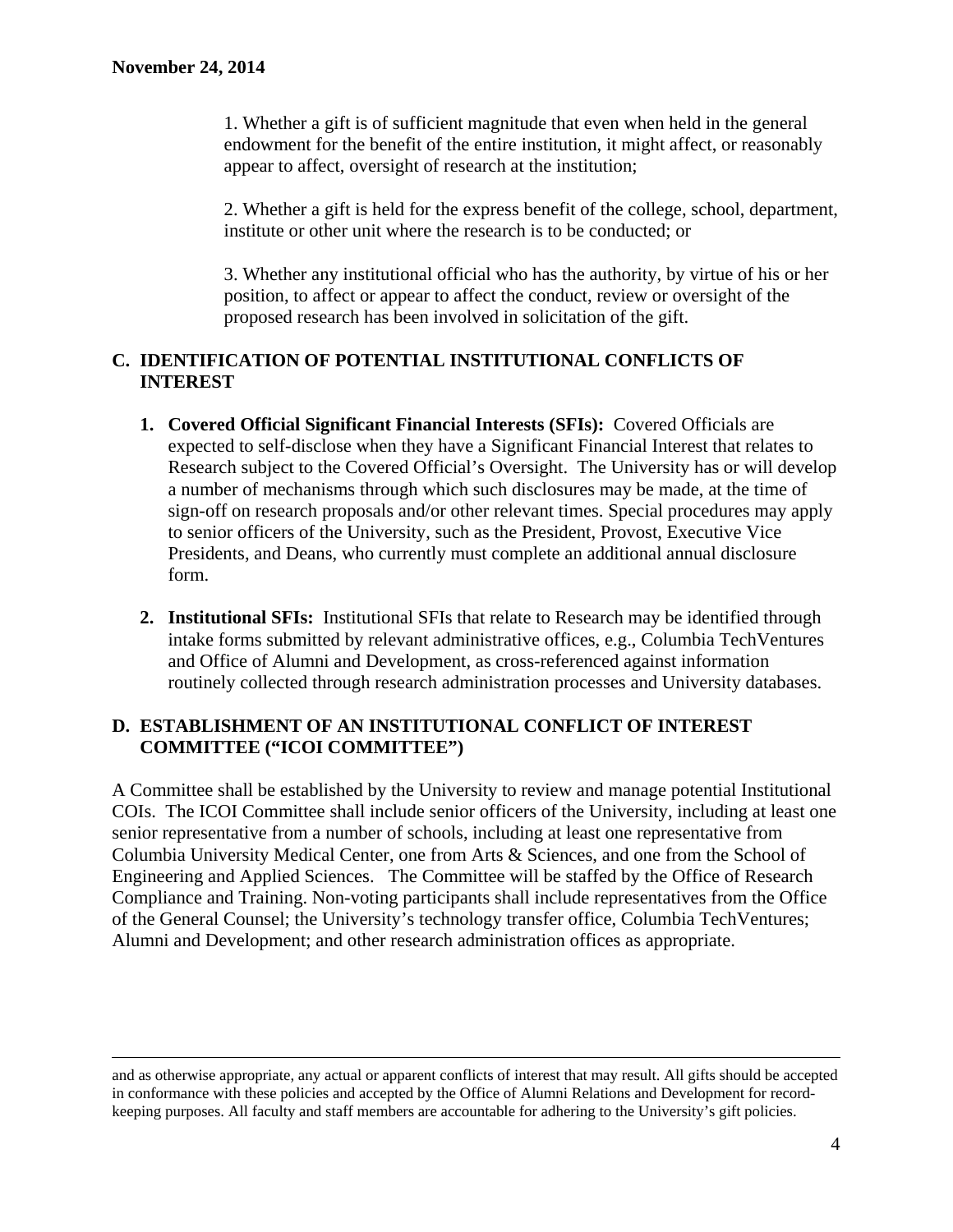$\overline{a}$ 

# **E. ICOI COMMITTEE REVIEW**

Institutional and Covered Official SFIs must be reviewed by the ICOI Committee for potential ICOI, with the exception of those SFIs set forth in Section F below. The ICOI Committee review must assess the potential risks to research integrity and human subjects presented by an institutional SFI to determine whether the SFI constitutes an ICOI. In keeping with recommendations by leading university associations, including the American Association of Universities and the American Association of Medical Colleges<sup>4</sup>, this Policy adopts a rebuttable presumption against the conduct of Research in the presence of an institutional conflict of interest. The presumption may be rebutted by a reasonable determination that the risks may be mitigated through appropriate management or elimination of the ICOI, as follows:

- 1. Where the University itself holds the SFI, the ICOI Committee may determine that one or more of the following actions is appropriate:
	- a. Divestment of the SFI, if feasible;
	- b. Disclosure of the ICOI in informed consent processes;
	- c. Use of an external IRB;
	- d. Independent monitoring of the study, particularly endpoint assessments;
	- e. Use of an external Data Safety Monitoring Board ("DSMB") or similar review board to evaluate the design, analytical protocols, and primary and secondary endpoint assessments, and to provide ongoing evaluation of the study for safety, performance issues and the reporting of results;
	- f. Disclosure of the ICOI in public presentations and publications, and to all individuals, including (but not limited to) graduate students and other trainees, engaged in the design, conduct or reporting of the research;
	- g. Disclosure of the ICOI to other centers in a multi-center trial;
	- h. Disclosure to the sponsors of the research as required by the sponsor and all applicable regulations and laws;
	- i. Such other actions that the Committee deems to be appropriate, consistent with the principles articulated in this Policy.
- 2. Where a Covered Official holds the SFI, the ICOI Committee may determine that one or more of the following actions is appropriate:
	- a. designation of a "safe haven" (e.g. a non-conflicted senior individual) with whom the investigator can address ICOI-related concerns;
	- b. Modification of the role of a conflicted Covered Official, to minimize involvement with the Research at issue;
	- c. Such other actions that the Committee deems to be appropriate and consistent with the principles articulated in this Policy, including but not limited to any actions identified in paragraph E.1.

<sup>&</sup>lt;sup>4</sup> Protecting Patients, Preserving Integrity, Advancing Health: Accelerating the Implementation of COI Policies in Human Subjects Research: A Report of the AAMC-AAU Advisory Committee on Financial Conflicts of Interest in Human Subjects Research (2008) at 15. The Report also notes: "Although this report focuses on those conflicts that arise in the context of human subjects research … institutions should strongly consider making the principles and processes recommended in this report applicable to all research. Protection of integrity and public trust are indeed values that underpin all academic research, irrespective of whether the particular challenges associated with human subjects research are present."  $(\underline{Id}$  at 4)